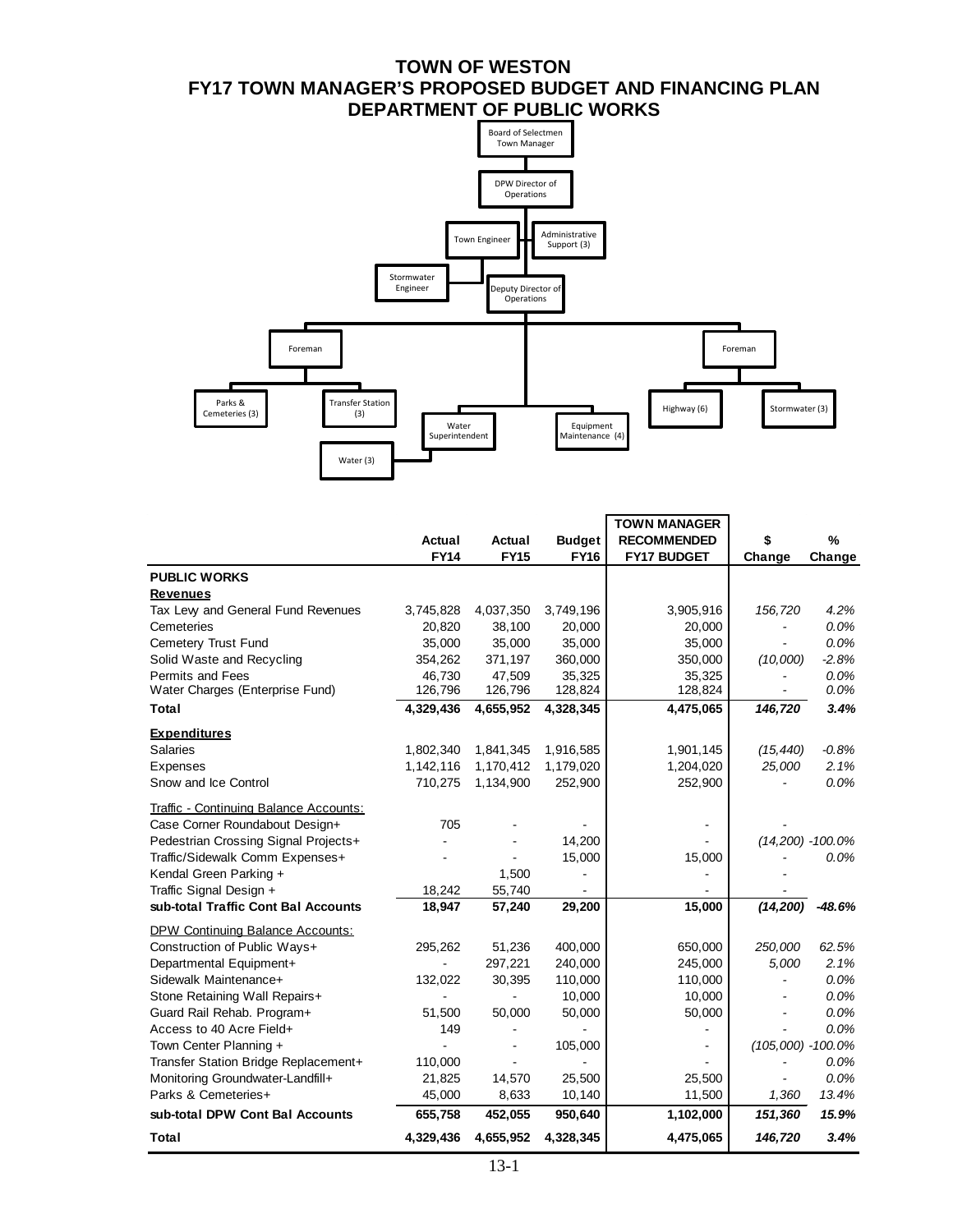## **PUBLIC WORKS: Administration and Engineering**

### **Description of Services**

The Department of Public Works is responsible for the maintenance of streets, parks and cemeteries, operation of the Transfer Station, operation of the Water Division, stormwater management and providing certain engineering support to other Town departments. A prorated portion of the costs in the Administration and Engineering division budget is allocated to the Water Enterprise Fund.

#### **FY17 Departmental Goals**

- 1. Continue to improve on employee efficiency in the department via the development of standards.
- 2. Continue recent progress in drainage improvement program, using DPW workforce when feasible. Develop annual mapping for cleaning schedule for outfalls, catch basin cleaning, roadside cutting, et.
- 3. Improve the operation, management and structure of all divisions via routine annual schedules.
- 4. Improve complaint tracking, employee training and customer service.

|                                 | <b>FY14</b>   | <b>FY15</b>   | <b>FY16</b>   | <b>FY17</b> |
|---------------------------------|---------------|---------------|---------------|-------------|
| <b>Staffing Levels</b>          | <b>Funded</b> | <b>Funded</b> | <b>Funded</b> | Requested   |
| Director                        |               |               |               |             |
| Deputy Director                 |               |               |               |             |
| Town Engineer                   |               |               |               |             |
| <b>Office Manager</b>           |               |               |               |             |
| <b>Administrative Assistant</b> |               |               |               |             |
| Office Clerk                    |               |               |               |             |
| Stormwater Engineer             |               |               |               |             |
| <b>Total FTE</b>                |               |               |               |             |

#### **Budget Recommendations**

Level Services: The small decrease in salaries is because of the retirement of the current Office Manager. No pedestrian crossing signal projects are anticipated this year.

New Requests Recommended by Town Manager: None requested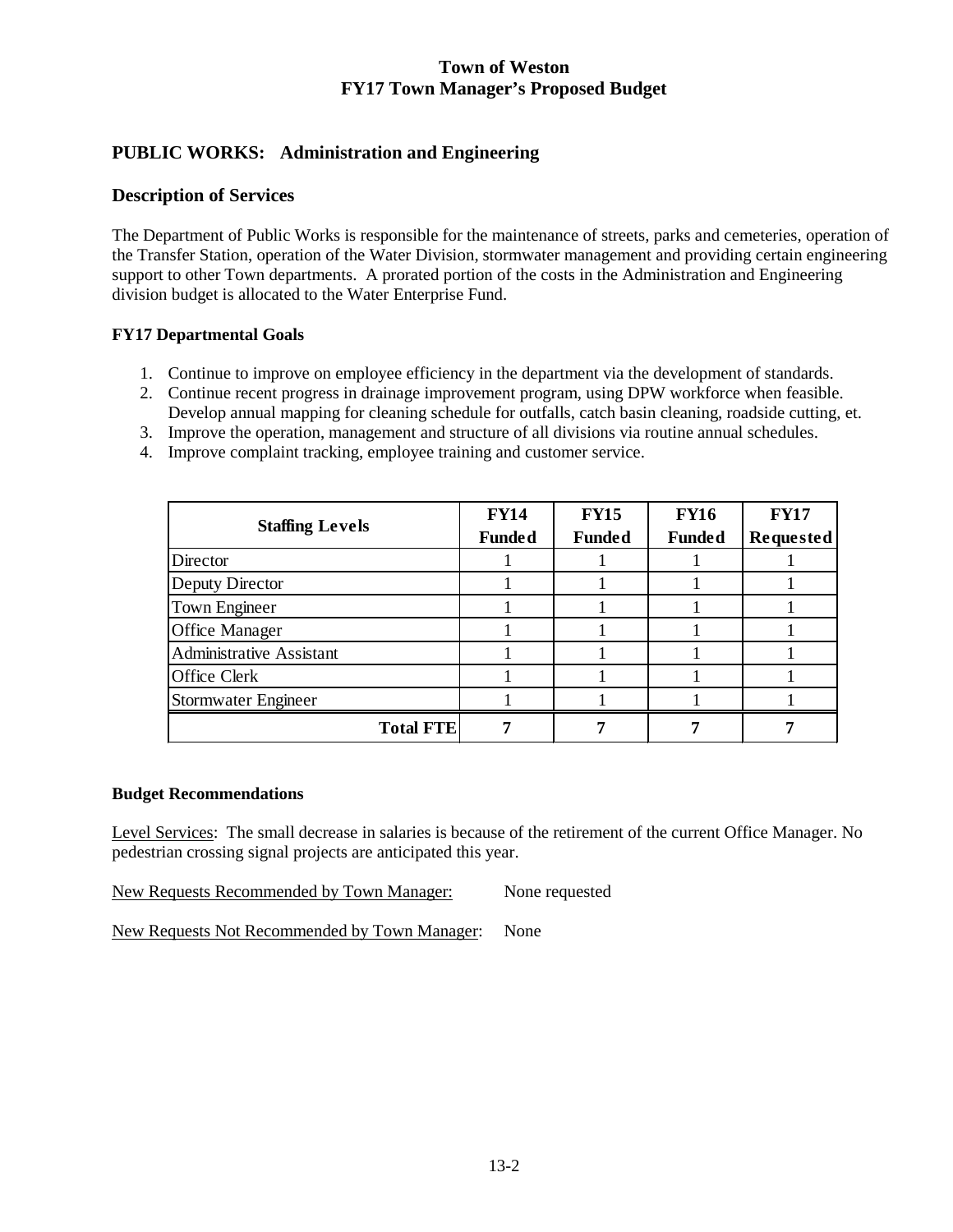|                                                  |                |                |                |                |                | <b>TOWN MANAGER'S</b> |                          |                |                |                  |
|--------------------------------------------------|----------------|----------------|----------------|----------------|----------------|-----------------------|--------------------------|----------------|----------------|------------------|
|                                                  |                |                |                |                |                |                       | <b>RECOMMENDATION</b>    |                |                |                  |
|                                                  | <b>ACTUAL</b>  | <b>BUDGET</b>  | <b>ACTUAL</b>  | <b>BUDGET</b>  | <b>DEP REQ</b> | <b>LEVEL</b>          | <b>NEW</b>               |                | \$             | %                |
| <b>PUBLIC WORKS</b>                              | <b>FY14</b>    | <b>FY15</b>    | <b>FY15</b>    | <b>FY16</b>    | <b>FY17</b>    | <b>SERVICE</b>        | <b>REQ</b>               | <b>TOTAL</b>   | Change         | Change           |
|                                                  |                |                |                |                |                |                       |                          |                |                |                  |
| <b>Administration, Traffic &amp; Engineering</b> |                |                |                |                |                |                       |                          |                |                |                  |
| Salaries                                         | 570,998        | 551,057        | 555,437        | 567,149        | 563,753        | 563,753               |                          | 563,753        | (3, 396)       | $-0.6%$          |
| Overtime                                         | 294            |                |                |                |                |                       |                          |                |                |                  |
| <b>Police Details</b>                            |                | 12,000         |                | 12,000         | 12,000         | 12,000                | $\overline{\phantom{a}}$ | 12,000         |                | 0.0%             |
| <b>Sub-total Personal Services</b>               | 571,292        | 563,057        | 555,437        | 579,149        | 575,753        | 575,753               |                          | 575,753        | (3, 396)       | $-0.6%$          |
|                                                  |                |                |                |                |                |                       |                          |                |                |                  |
| Administration                                   |                |                |                |                |                |                       |                          |                |                |                  |
| Repair/Maint-Office Equipment                    | 240            | 500            | 479            | 500            | 500            | 500                   |                          | 500            |                | 0.0%             |
| Drug & Alcohol Testing                           | 912            | 1,400          | 608            | 1,400          | 1,400          | 1,400                 | $\overline{a}$           | 1,400          |                | 0.0%             |
| Professional & Consulting                        | 491            | $\overline{a}$ |                |                |                |                       |                          |                |                |                  |
| Printing & Advertising                           | 3,897          | 2,000          | 3,941          | 2,000          | 2,000          | 2,000                 | $\overline{a}$           | 2,000          | $\overline{a}$ | 0.0%             |
| Communications                                   | 14,965         | 14,175         | 15,135         | 14,175         | 14,175         | 14,175                | $\overline{a}$           | 14,175         |                | 0.0%             |
| Postage                                          | 745            | 1,500          | 754            | 1,500          | 1,500          | 1,500                 | $\overline{a}$           | 1,500          | $\overline{a}$ | 0.0%             |
| Weather                                          | 1,195          | 1,195          | 1,195          | 1,195          | 1,195          | 1,195                 | $\overline{a}$           | 1,195          | $\overline{a}$ | 0.0%             |
| Copy Plans                                       |                | 150            |                | 150            | 150            | 150                   | $\overline{a}$           | 150            |                | 0.0%             |
| Stationery                                       | $\overline{a}$ | 150            | $\mathbf{r}$   | 150            | 150            | 150                   | $\overline{a}$           | 150            | $\overline{a}$ | 0.0%             |
| Forms                                            |                | 1,000          | 62             | 1,000          | 1,000          | 1,000                 | $\overline{a}$           | 1,000          | $\overline{a}$ | 0.0%             |
| <b>Office Supplies</b>                           | 8,198          | 7,000          | 5,842          | 7,000          | 7,000          | 7,000                 | $\overline{a}$           | 7,000          |                | 0.0%             |
| Protective/Work Clothing                         | 9,336          | 13,030         | 8,896          | 13,030         | 13,030         | 13,030                | $\overline{a}$           | 13,030         | $\overline{a}$ | 0.0%             |
| Licenses                                         | 865            | 500            | 245            | 500            | 500            | 500                   | $\overline{a}$           | 500            | $\overline{a}$ | 0.0%             |
| <b>First Aid</b>                                 | 308            | 500            | 184            | 500            | 500            | 500                   | $\overline{a}$           | 500            | $\overline{a}$ | 0.0%             |
| In-State Travel                                  | 650            | 600            | 841            | 600            | 600            | 600                   | $\overline{a}$           | 600            |                | 0.0%             |
| Out-of-State Travel                              |                | 500            |                | 500            | 500            | 500                   | $\overline{a}$           | 500            |                | 0.0%             |
| Dues                                             | 1,143          | 1,700          | 1,265          | 1,700          | 1,700          | 1,700                 | $\overline{a}$           | 1,700          | $\overline{a}$ | 0.0%             |
| Conference                                       | 655            | 2,000          | 30             | 2,000          | 2,000          | 2,000                 | $\overline{a}$           | 2,000          |                | 0.0%             |
| All Other Expense                                | 453            | 1,000          | 33,850         | 1,000          | 1,000          | 1,000                 | $\overline{a}$           | 1,000          | $\overline{a}$ | 0.0%             |
| <b>Property Damage Claims</b>                    | 576            | 800            | 61             | 800            | 800            | 800                   | $\blacksquare$           | 800            | $\overline{a}$ | 0.0%             |
| sub-total Administration                         | 44,630         |                | 73,387         | 49,700         |                | 49,700                | $\overline{\phantom{a}}$ | 49,700         |                | 0.0%             |
|                                                  |                | 49,700         |                |                | 49,700         |                       |                          |                |                |                  |
| <b>Traffic - Continuing Balance Accounts</b>     |                |                |                |                |                |                       |                          |                |                |                  |
| Traffic/Sidewalk Comm Expenses+                  |                | 15,000         | 15,000         | 15,000         | 15,000         | 15,000                |                          | 15,000         |                | 0.0%             |
| Pedestrian Crossing Signal Projects+             |                | 50,000         | $\overline{a}$ | 14,200         |                |                       |                          | $\overline{a}$ |                | (14,200) -100.0% |
| Case Corner Roundabout Design+                   | 705            |                | $\overline{a}$ |                |                |                       |                          |                |                |                  |
|                                                  | 830            | $\overline{a}$ |                |                |                |                       |                          |                |                |                  |
| Wellesley/Brown Intersection+                    |                | $\overline{a}$ |                | $\overline{a}$ | $\blacksquare$ |                       |                          |                |                |                  |
| Kendal Green Parking +                           |                |                | 1,500          |                |                |                       |                          |                |                |                  |
| Traffic Signal Design +                          | 18,242         |                | 55,740         |                |                |                       | ä,                       |                |                |                  |
| sub-total Traffic-Cont Bal Accts                 | 19,777         | 65,000         | 72,240         | 29,200         | 15,000         | 15,000                |                          | 15,000         | (14, 200)      | $-48.6%$         |
| <b>Physical Plant</b>                            |                |                |                |                |                |                       |                          |                |                |                  |
| Electricity                                      | 42,690         | 40,000         | 51,055         | 40,000         | 40,000         | 40,000                | $\overline{a}$           | 40,000         |                | 0.0%             |
|                                                  |                |                |                |                |                |                       | $\overline{a}$           |                |                |                  |
| <b>Natural Gas</b>                               | 38,727         | 32,000         | 31,478         | 32,000         | 32,000         | 32,000                |                          | 32,000         |                | 0.0%             |
| Water                                            | 1,658          | 2,500          | 1,344          | 2,500          | 2,500          | 2,500                 | $\overline{\phantom{a}}$ | 2,500          | $\overline{a}$ | 0.0%             |
| Repair & Cleaning-Building                       | 24,862         | 29,000         | 41,674         | 29,000         | 29,000         | 29,000                | $\overline{a}$           | 29,000         |                | 0.0%             |
| <b>Comfort Supplies</b>                          | 331            | 1,200          |                | 1,200          | 1,200          | 1,200                 | $\overline{a}$           | 1,200          | $\overline{a}$ | 0.0%             |
| <b>Cleaning Supplies</b>                         | 2,122          | 2,000          | 2,202          | 2,000          | 2,000          | 2,000                 | $\overline{a}$           | 2,000          |                | 0.0%             |
| sub-total Physical Plant                         | 110,391        | 106,700        | 127,753        | 106,700        | 106,700        | 106,700               |                          | 106,700        |                | 0.0%             |
| <b>Total Admin, Traffic &amp; Engineering</b>    | 744,554        | 784,457        | 828,818        | 764,749        | 747,153        | 747,153               | $\blacksquare$           | 747,153        | (17, 596)      | $-2.3%$          |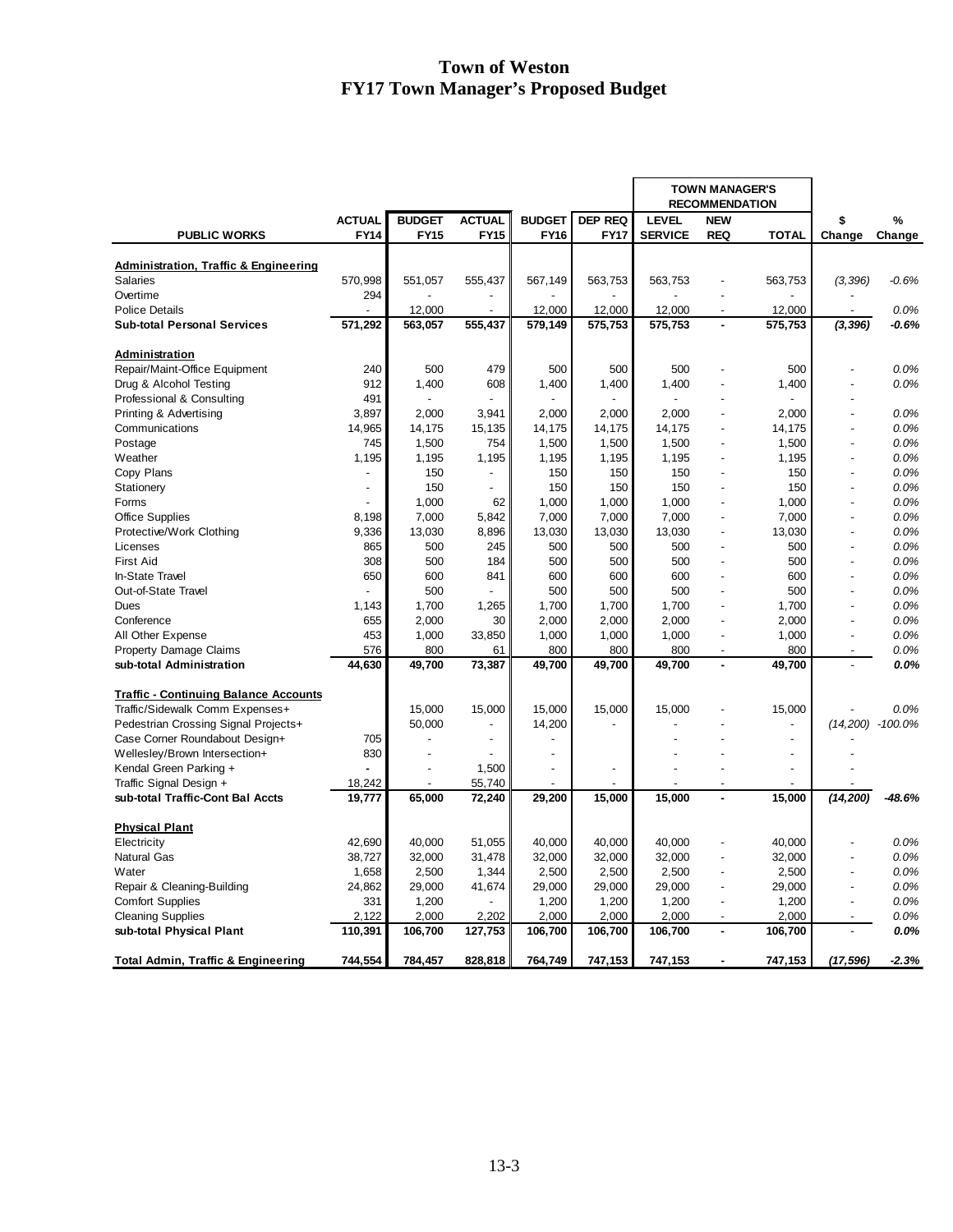# **PUBLIC WORKS: Equipment Maintenance Division**

### **Description of Services**

The Department of Public Works Equipment Maintenance Division is responsible for the maintenance and repair of all DPW, Police and School Department vehicles and equipment. A prorated portion of the salary costs in the Equipment Maintenance division budget is allocated to the Water Enterprise Fund.

### **FY17 Departmental Goals**

- 1. Improve winter equipment readiness.
- 2. Improve Town vehicle care and upkeep by way of a preventative maintenance program utilizing computerized equipment maintenance, parts inventory logs and work orders for repairs.
- 3. Decrease the cost of maintaining DPW and Police vehicles, school buses and other Town equipment through oversight and efficiency.

| <b>Staffing Levels</b>              | <b>FY14</b>   | <b>FY15</b>   | <b>FY16</b>   | <b>FY17</b> |
|-------------------------------------|---------------|---------------|---------------|-------------|
|                                     | <b>Funded</b> | <b>Funded</b> | <b>Funded</b> | Requested   |
| <b>Fleet Maintenance Supervisor</b> |               |               |               |             |
| Mechanics                           |               |               |               |             |
| <b>Total FTE</b>                    |               |               |               |             |

### **Budget Recommendations**

Level Services: This budget is essentially level funded with a small increase for the purchase of equipment, details of which can be found in the Capital Improvement Plan – Section 18.

New Requests Recommended by Town Manager: None requested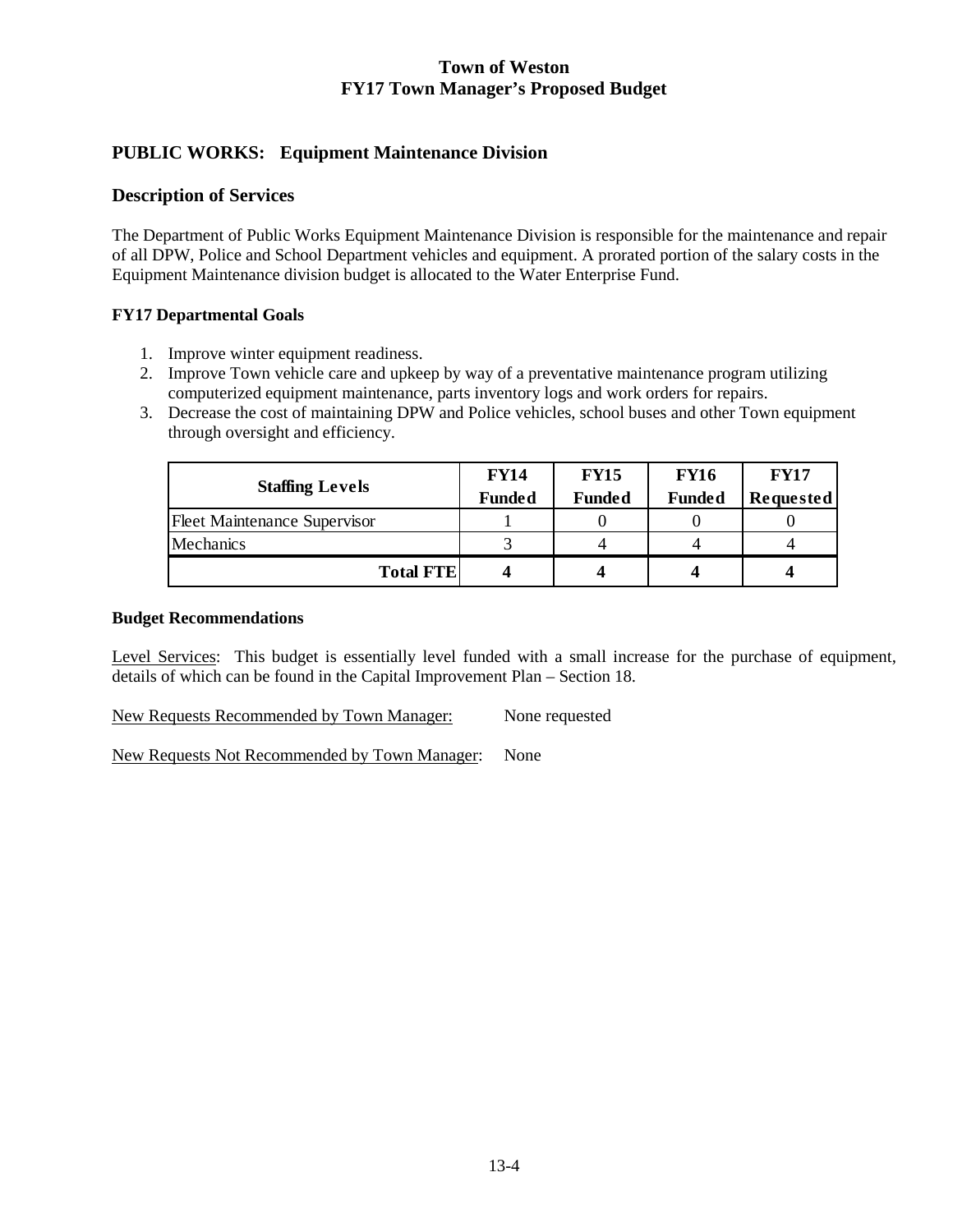|                                              |                |                    |                    |                    |                    | <b>TOWN MANAGER'S</b><br><b>RECOMMENDATION</b> |                          |                    |                          |               |
|----------------------------------------------|----------------|--------------------|--------------------|--------------------|--------------------|------------------------------------------------|--------------------------|--------------------|--------------------------|---------------|
|                                              | <b>ACTUAL</b>  | <b>BUDGET</b>      | <b>ACTUAL</b>      | <b>BUDGET</b>      | <b>DEP REQ</b>     | <b>LEVEL</b>                                   | <b>NEW</b>               |                    | \$                       | $\frac{9}{6}$ |
| <b>PUBLIC WORKS</b>                          | <b>FY14</b>    | <b>FY15</b>        | <b>FY15</b>        | <b>FY16</b>        | <b>FY17</b>        | <b>SERVICE</b>                                 | <b>REQ</b>               | <b>TOTAL</b>       | Change                   | Change        |
|                                              |                |                    |                    |                    |                    |                                                |                          |                    |                          |               |
| <b>Equipment Maintenance</b>                 |                |                    |                    |                    |                    |                                                |                          |                    |                          |               |
| Salaries                                     | 227,305        | 228,306            | 228,618            | 232,964            | 232,344            | 232,344                                        |                          | 232,344            | (620)                    | $-0.3%$       |
| Overtime                                     | 16,182         | 35,047             | 18,643             | 35,047             | 35,047             | 35,047                                         | $\blacksquare$           | 35,047             | $\sim$                   | 0.0%          |
| <b>Sub-total Personal Services</b>           | 243,487        | 263,353            | 247,261            | 268,011            | 267,391            | 267,391                                        | $\overline{\phantom{a}}$ | 267,391            | (620)                    | $-0.2%$       |
| Vehicle Repair & Maintenance                 |                |                    |                    |                    |                    |                                                |                          |                    |                          |               |
| Repair/Maint-School                          | 74,862         | 66,000             | 78,606             | 70,000             | 70,000             | 70.000                                         | $\overline{a}$           | 70,000             |                          | 0.0%          |
| Repair/Maint-Police                          | 22,045         | 38,000             | 29,171             | 38,000             | 38,000             | 38,000                                         | ÷,                       | 38,000             | $\tilde{\phantom{a}}$    | 0.0%          |
| Repair/Maint-Animal Control                  |                | 1,000              | 261                | 1,000              | 1,000              | 1.000                                          | $\overline{\phantom{a}}$ | 1,000              | $\tilde{\phantom{a}}$    | 0.0%          |
| Repair/Maint-DPW Vehicles                    | 113,508        | 100,000            | 79,323             | 100,000            | 100,000            | 100.000                                        | $\overline{\phantom{a}}$ | 100,000            | $\overline{\phantom{a}}$ | 0.0%          |
| Repair-Small Equipment                       | 2,543          | 3,000              | 3,472              | 3,000              | 3,000              | 3,000                                          | $\overline{\phantom{a}}$ | 3,000              | $\overline{\phantom{a}}$ | 0.0%          |
| Gasoline                                     | 37,719         | 32,200             | 27,839             | 40,000             | 40,000             | 40,000                                         | $\overline{\phantom{a}}$ | 40,000             | $\tilde{\phantom{a}}$    | 0.0%          |
| Diesel Oil                                   | 82,477         | 70,850             | 74,075             | 26,600             | 26,600             | 26,600                                         | ÷,                       | 26,600             | $\overline{\phantom{a}}$ | 0.0%          |
| Motor Oil                                    | 10,579         | 15,000             | 16,625             | 15,000             | 15,000             | 15,000                                         | $\blacksquare$           | 15,000             | $\overline{\phantom{a}}$ | 0.0%          |
| Tires & Tubes                                | 11,235         | 21,000             | 26,387             | 21,000             | 21,000             | 21,000                                         | $\blacksquare$           | 21,000             | $\sim$                   | 0.0%          |
| <b>Batteries</b>                             | 449            | 1,000              | 167                | 1,000              | 1,000              | 1,000                                          | $\blacksquare$           | 1,000              | $\blacksquare$           | 0.0%          |
| Antifreeze                                   |                | 1,500              |                    | 1,500              | 1,500              | 1,500                                          | $\blacksquare$           | 1,500              | $\tilde{\phantom{a}}$    | 0.0%          |
| Inspections                                  | 3,319          | 6,000              | 6,495              | 6,000              | 6,000              | 6,000                                          | $\overline{\phantom{a}}$ | 6,000              | $\blacksquare$           | 0.0%          |
| sub-total Vehicle Repair/Maint               | 358,736        | 355,550            | 342,421            | 323,100            | 323,100            | 323,100                                        | $\blacksquare$           | 323,100            |                          | 0.0%          |
|                                              |                |                    |                    |                    |                    |                                                |                          |                    |                          |               |
| <b>Shop Supplies</b>                         |                |                    |                    |                    |                    |                                                |                          |                    |                          |               |
| Painting                                     | 317            | 2,000              | 21                 | 2,000              | 2,000              | 2.000                                          | $\blacksquare$           | 2,000              |                          | $0.0\%$       |
| Tools                                        | 6,943          | 10,000             | 10,578             | 10,000             | 10,000             | 10,000                                         | $\blacksquare$           | 10,000             | ÷.                       | 0.0%          |
| Sundry Shop Supplies                         | 12,000         | 3,000              | 10,695             | 3,000              | 3,000              | 3,000                                          | $\blacksquare$           | 3,000              | $\sim$                   | 0.0%          |
| Hardware                                     | 5.169          | 7,000              | 2,805              | 7,000              | 7,000              | 7,000                                          | ÷,                       | 7.000              | $\sim$                   | 0.0%          |
| Safety Equipment                             | 41             | 900                | 105                | 900                | 900                | 900                                            | $\blacksquare$           | 900                | ÷.                       | 0.0%          |
| Extinguishers                                |                | 350                |                    | 350                | 350                | 350                                            | $\blacksquare$           | 350                | $\overline{\phantom{a}}$ | 0.0%          |
| Welding                                      | 3,229          | 4,000              | 1,037              | 4,000              | 4,000              | 4,000                                          | $\overline{\phantom{a}}$ | 4,000              |                          | 0.0%          |
| sub-total Shop Supplies                      | 27,698         | 27,250             | 25,241             | 27,250             | 27,250             | 27,250                                         | $\overline{a}$           | 27,250             | $\overline{a}$           | 0.0%          |
| <b>Equipment-Continuing Balance Accounts</b> |                |                    |                    |                    |                    |                                                |                          |                    |                          |               |
| Departmental Equipment+                      |                |                    |                    |                    |                    |                                                |                          |                    |                          | 2.1%          |
| sub-total Cont Bal Accts                     | $\blacksquare$ | 182,000<br>182,000 | 297,221<br>297,221 | 240,000<br>240,000 | 245,000<br>245,000 | 245,000<br>245,000                             | ÷,<br>$\blacksquare$     | 245,000<br>245,000 | 5,000<br>5,000           | 2.1%          |
|                                              |                |                    |                    |                    |                    |                                                |                          |                    |                          |               |
| <b>Total Equipment Maintenance</b>           | 629,922        | 828,153            | 912,144            | 858,361            | 862,741            | 862,741                                        |                          | 862,741            | 4,380                    | 0.5%          |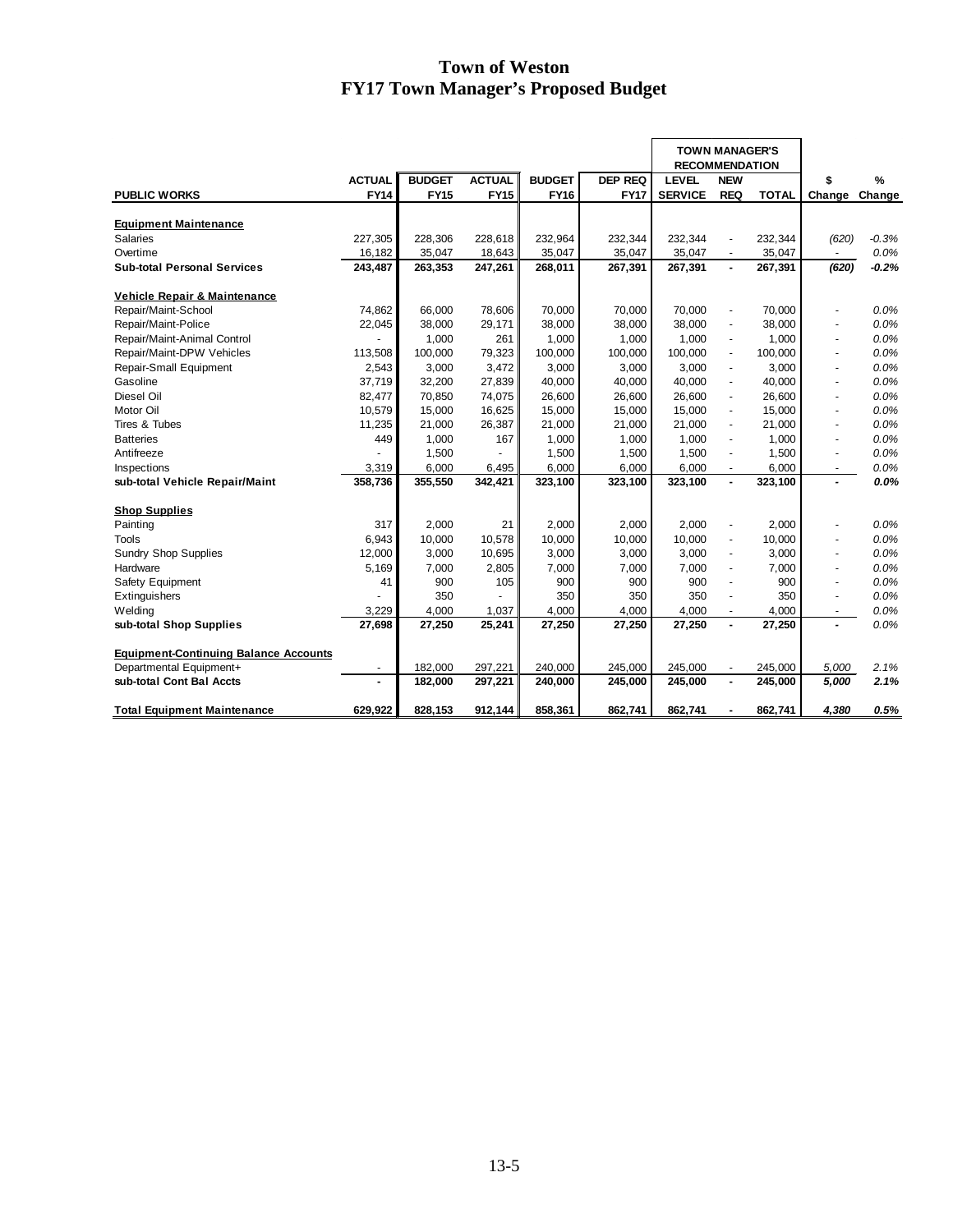## **PUBLIC WORKS: Highway Division**

### **Description of Services**

The Department of Public Works Highway Division is responsible for the maintenance and repair of 87 miles of Town roads and 31 miles of sidewalks. Specific duties include snow removal, power sweeping, roadside mowing and brush removal, litter control, line painting and leaf removal, as well as trash removal from certain Town buildings.

### **FY17 Departmental Goals**

- 1. Improve the scheduling of traffic markings while eliminating the related complaints and improving safety.
- 2. Maintain aggressive pavement management program utilizing spring/early summer paving schedule, well before the start of the fall school schedule.
- 3. Improve on the Salt Reduction Program without compromising safety and the environment.
- 4. Develop annual mapping of cleaning schedule for outfalls and catch basins, roadside cutting, etc.

|                                 | <b>FY14</b>   | <b>FY15</b>   | <b>FY16</b>   | <b>FY17</b> |
|---------------------------------|---------------|---------------|---------------|-------------|
| <b>Staffing Levels</b>          | <b>Funded</b> | <b>Funded</b> | <b>Funded</b> | Requested   |
| Foreman                         |               |               |               |             |
| Traffic Maintenance Specialist  |               |               |               |             |
| <b>Heavy Equipment Operator</b> |               |               |               |             |
| Laborers                        |               |               |               |             |
| Part Time/Seasonal Help         | 1 PT          | 1PT           | 1PT           | 1 PT        |
| <b>Total FTE</b>                |               |               |               |             |

#### **Budget Recommendations**

Level Services: The decrease in salaries is due to staff turnover. The amount budgeted for snow removal has been historically under funded; however, the Reserve Policy calls for the use of unused levy capacity to fund snow and ice deficits. Appropriations for maintenance of roadways, sidewalks, and guard rails are requested; more details can be found in the Capital Improvement Plan – Section 18.

New Requests Recommended by Town Manager: An additional \$250,000 is requested for Construction/ Reconstruction of Public Ways (Roadway Maintenance) to continue increasing this budget to a more appropriate level, reflecting the average lifespan of a road and the cost to maintain or replace roads. It is estimated that the Town should be funding roadway maintenance at about \$1.5 million per year. Assuming the same level of Chapter 90 funding from the Commonwealth in FY17, we will increase the Town's overall funding to about 75% of that amount.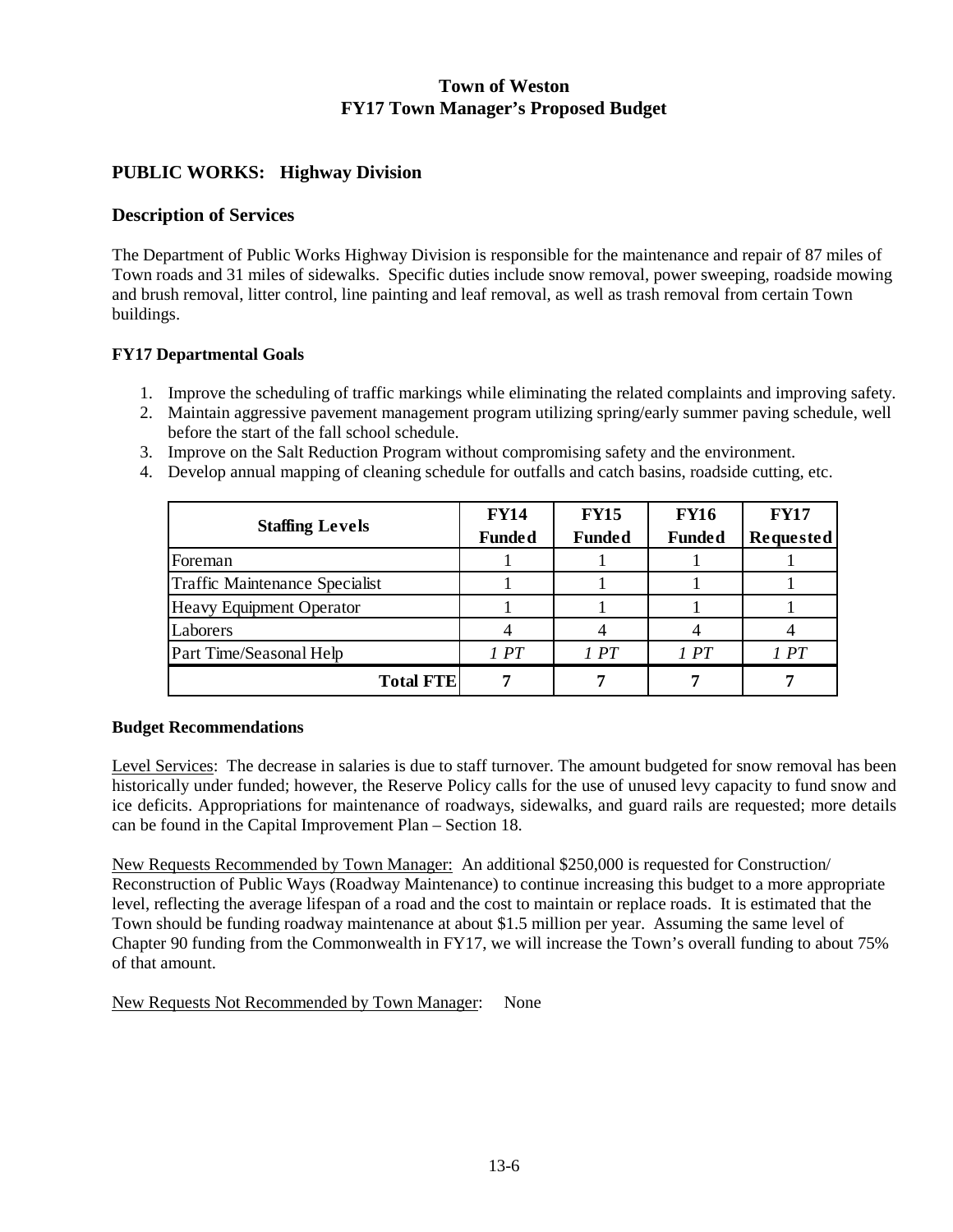|                                                  |                |               |                |               |                | <b>TOWN MANAGER'S</b> |                          |              |                          |                    |
|--------------------------------------------------|----------------|---------------|----------------|---------------|----------------|-----------------------|--------------------------|--------------|--------------------------|--------------------|
|                                                  |                |               |                |               |                |                       | <b>RECOMMENDATION</b>    |              |                          |                    |
|                                                  | <b>ACTUAL</b>  | <b>BUDGET</b> | <b>ACTUAL</b>  | <b>BUDGET</b> | <b>DEP REQ</b> | <b>LEVEL</b>          | <b>NEW</b>               |              | \$                       | %                  |
| <b>PUBLIC WORKS</b>                              | <b>FY14</b>    | <b>FY15</b>   | <b>FY15</b>    | <b>FY16</b>   | <b>FY17</b>    | <b>SERVICE</b>        | <b>REQ</b>               | <b>TOTAL</b> | Change                   | Change             |
|                                                  |                |               |                |               |                |                       |                          |              |                          |                    |
| <b>Highway Division Salaries</b>                 |                |               |                |               |                |                       |                          |              |                          |                    |
| <b>Salaries</b>                                  | 354,758        | 387,417       | 384,446        | 396,891       | 383,239        | 383,239               | ٠                        | 383,239      | (13, 652)                | $-3.4%$            |
| Overtime                                         | 22.249         | 20,000        | 34,371         | 20,000        | 20,000         | 20,000                | $\overline{a}$           | 20.000       | $\overline{\phantom{a}}$ | 0.0%               |
| Temp/Seasonal                                    | 3,208          | 6,000         | 4,100          | 6,000         | 6,000          | 6,000                 | ÷                        | 6,000        | ÷.                       | 0.0%               |
| Out-of-Dept Pay                                  | 1,848          | 2,500         | 1,713          | 2,500         | 2,500          | 2,500                 | ۰                        | 2,500        | $\blacksquare$           | 0.0%               |
| <b>Police Details</b>                            | 24,240         | 24,000        | 24,530         | 24,000        | 24,000         | 24,000                | $\blacksquare$           | 24,000       | $\blacksquare$           | 0.0%               |
| <b>Sub-total Personal Services</b>               | 406,303        | 439,917       | 449,160        | 449,391       | 435,739        | 435,739               | ÷.                       | 435,739      | (13, 652)                | $-3.0%$            |
| <b>Highways &amp; Bridges-Street Maintenance</b> |                |               |                |               |                |                       |                          |              |                          |                    |
| Sidewalk Maintenance                             | $\blacksquare$ | 6.000         | $\blacksquare$ | 6,000         | 6.000          |                       |                          | ٠            |                          | $(6.000) -100.0\%$ |
| Rent-Equipment                                   |                | 500           | 228            | 500           | 500            | 500                   |                          | 500          | $\sim$                   | 0.0%               |
| Markings                                         | 55.014         | 30,000        | 31,463         | 30,000        | 30,000         | 32,000                | ÷,                       | 32,000       | 2.000                    | 6.7%               |
| <b>Tools</b>                                     | 2,826          | 2,500         | 3,431          | 2,500         | 2,500          | 3,500                 | ä,                       | 3,500        | 1,000                    | 40.0%              |
| Signs                                            | 7,016          | 7,500         | 8,736          | 7,500         | 7,500          | 8,500                 | ۰                        | 8,500        | 1,000                    | 13.3%              |
| <b>Fence Supplies</b>                            | 2,559          | 2,000         | 4,669          | 2,000         | 2,000          | 4,000                 | ٠                        | 4.000        | 2,000                    | 100.0%             |
| <b>Cleaning Supplies</b>                         | 1,323          | 1,000         | 318            | 1,000         | 1,000          | 1,000                 | ٠                        | 1,000        | $\blacksquare$           | 0.0%               |
| Fertilizer & Seeds                               | 551            | 500           | 1,314          | 500           | 500            | 500                   | ۰                        | 500          | $\blacksquare$           | 0.0%               |
| <b>Traffic Paint</b>                             | $\overline{7}$ | 1,600         |                | 1,600         | 1,600          | 1,600                 | ÷                        | 1,600        | $\overline{a}$           | 0.0%               |
| Paving Materials                                 | 31,289         | 60,000        | 52,025         | 60,000        | 60,000         | 60,000                | ٠                        | 60.000       | $\blacksquare$           | 0.0%               |
| Protective/Work Clothing                         | 924            | 1,700         | 642            | 1,700         | 1,700          | 1.700                 | ۰                        | 1.700        | $\overline{\phantom{a}}$ | 0.0%               |
| <b>Traffic Control Devices</b>                   | 4,523          | 15,750        | 11,534         | 15,750        | 15,750         | 15,750                | ٠                        | 15,750       | $\overline{\phantom{a}}$ | 0.0%               |
| sub-total Street Maintenance                     | 106,051        | 129,050       | 114,361        | 129,050       | 129,050        | 129,050               | $\blacksquare$           | 129,050      | $\blacksquare$           | 0.0%               |
|                                                  |                |               |                |               |                |                       |                          |              |                          |                    |
| <b>Street Lighting</b>                           | 33,792         | 44,000        | 38,326         | 40,000        | 40,000         | 40,000                | ٠                        | 40,000       |                          | 0.0%               |
| Snow & Ice Removal                               |                |               |                |               |                |                       |                          |              |                          |                    |
| Compensation - Snow & Ice Control                | 162,593        | 251,158       | 251,158        | 83,800        | 83,800         | 83,800                | $\overline{\phantom{a}}$ | 83,800       | $\overline{a}$           | 0.0%               |
| Repair-Equipment                                 | 22,543         | 29,555        | 29,555         | 23,250        | 23,250         | 23,250                | ٠                        | 23,250       | ÷,                       | 0.0%               |
| Rent-Equipment **                                | 281,407        | 570,202       | 570,202        | 29,500        | 29,500         | 29,500                | ٠                        | 29.500       | $\overline{\phantom{a}}$ | 0.0%               |
| <b>Storm Related Expenses</b>                    | 2.506          | 4,940         | 4.940          | 2,350         | 2,350          | 2.350                 | ۰                        | 2.350        | $\blacksquare$           | 0.0%               |
| Salt                                             | 241,227        | 279,044       | 279,044        | 114,000       | 114,000        | 114,000               | $\blacksquare$           | 114,000      | $\blacksquare$           | 0.0%               |
| sub-total Snow & Ice Removal                     | 710,275        | 1,134,900     | 1,134,900      | 252,900       | 252,900        | 252,900               | $\blacksquare$           | 252,900      |                          | 0.0%               |
| <b>Highway-Continuing Balance Accounts</b>       |                |               |                |               |                |                       |                          |              |                          |                    |
| Construct/Reconstruct Public Ways+               | 295,262        | 300,000       | 51,236         | 400,000       | 650,000        | 400,000               | 250,000                  | 650,000      | 250,000                  | 62.5%              |
| Sidewalk Maintenance+                            | 132.022        | 120.000       | 30,395         | 110,000       | 110,000        | 110,000               | ۰                        | 110,000      |                          | 0.0%               |
| Stone Retaining Wall Repairs+                    |                | 10,000        |                | 10,000        | 10,000         | 10,000                |                          | 10,000       |                          | 0.0%               |
| Guard Rail Rehab. Program+                       | 51,500         | 50,000        | 50,000         | 50,000        | 50,000         | 50,000                | ÷,                       | 50,000       | $\overline{a}$           | 0.0%               |
| Town Center Planning +                           |                |               |                | 105,000       |                |                       |                          |              | $(105,000) -100.0\%$     |                    |
| sub-total Cont Bal Accts                         | 478,933        | 480,000       | 131,631        | 675,000       | 820,000        | 570,000               | 250,000                  | 820,000      | 145,000                  | 21.5%              |
|                                                  |                |               |                |               |                |                       |                          |              |                          |                    |
| <b>Total Highways</b>                            | 1,735,353      | 2,227,867     | 1,868,377      | 1,546,341     | 1,677,689      | 1,427,689             | 250.000                  | 1,677,689    | 131,348                  | 8.5%               |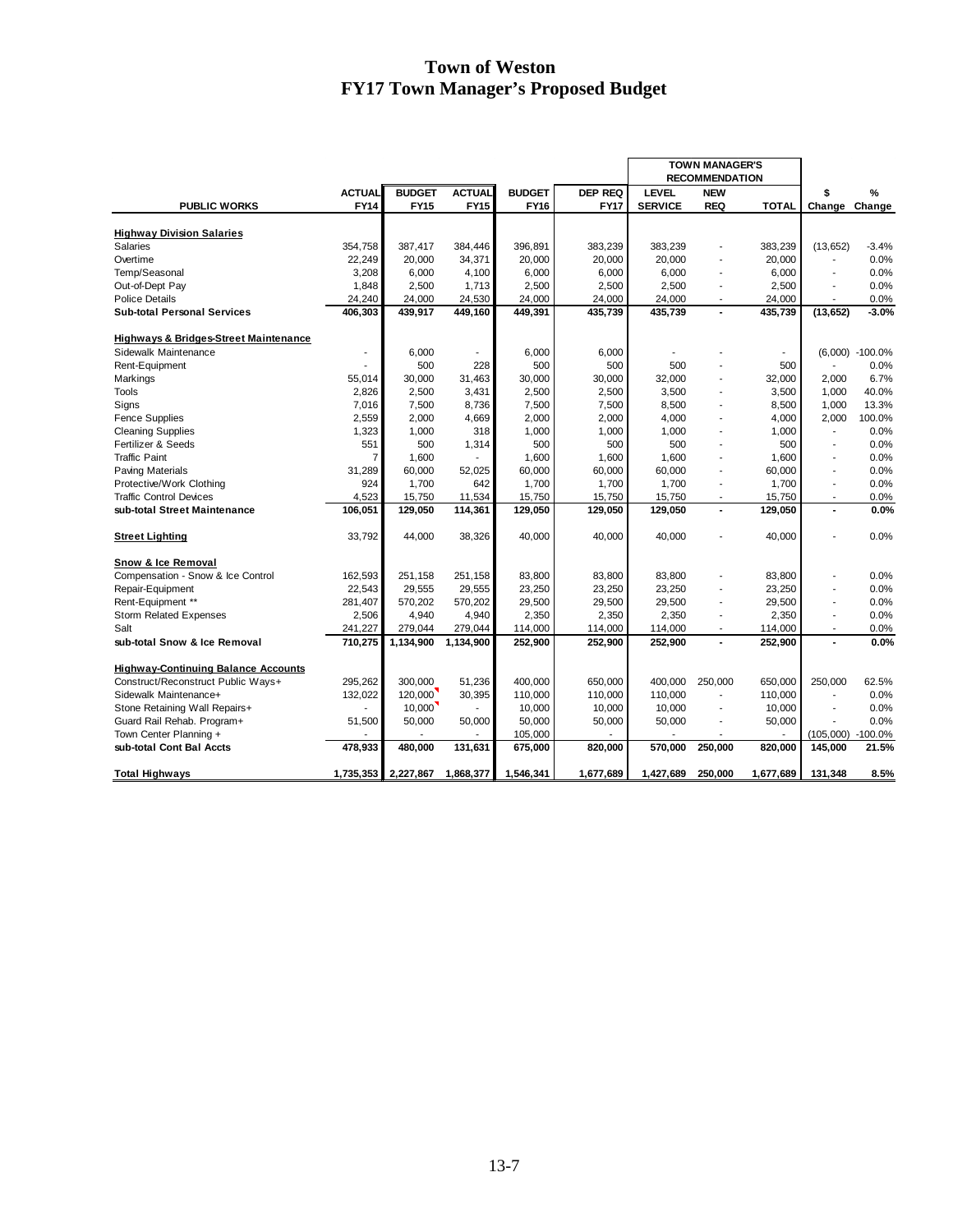# **PUBLIC WORKS: Stormwater Division**

### **Description of Services**

The Department of Public Works Stormwater Division is responsible for the maintenance and repair of the Town's storm drainage system, which includes culvert cleaning, removal of brush and debris from brooks and streams, and expansion of the storm drain system. In April 2003, the Town received its permit from the EPA for its Stormwater Management Plan. This Plan, which is mandated by federal law, has required the DPW to institute a number of "best management" practices regarding source identification, public education, and bylaws to manage stormwater flow in town. Funding to implement this plan is included in this budget and in portions of the capital budget.

### **FY17 Departmental Goals**

- 1. Improve coordination of repairs to drainage systems located on roads scheduled for resurfacing in the off season in order to complete the paving program earlier in the construction year.
- 2. Increase the efficiency of cleaning and dredging of open drainage ditches to improve water flow.
- 3. Continue drainage improvement program to eliminate complaints and better manage surface storm water.
- 4. Continue cross-training within the DPW divisions.

| <b>Staffing Levels</b>          | <b>FY14</b>   | <b>FY15</b>   | <b>FY16</b>   | <b>FY17</b>      |
|---------------------------------|---------------|---------------|---------------|------------------|
|                                 | <b>Funded</b> | <b>Funded</b> | <b>Funded</b> | <b>Requested</b> |
| <b>Heavy Equipment Operator</b> |               |               |               |                  |
| Laborers                        |               |               |               |                  |
| <b>Total FTE</b>                |               |               |               |                  |

#### **Budget Recommendations**

Level Services: An appropriation for drainage maintenance projects throughout the town is requested; details can be found in the Capital Improvement Plan – Section 17.

New Requests Recommended by Town Manager: None requested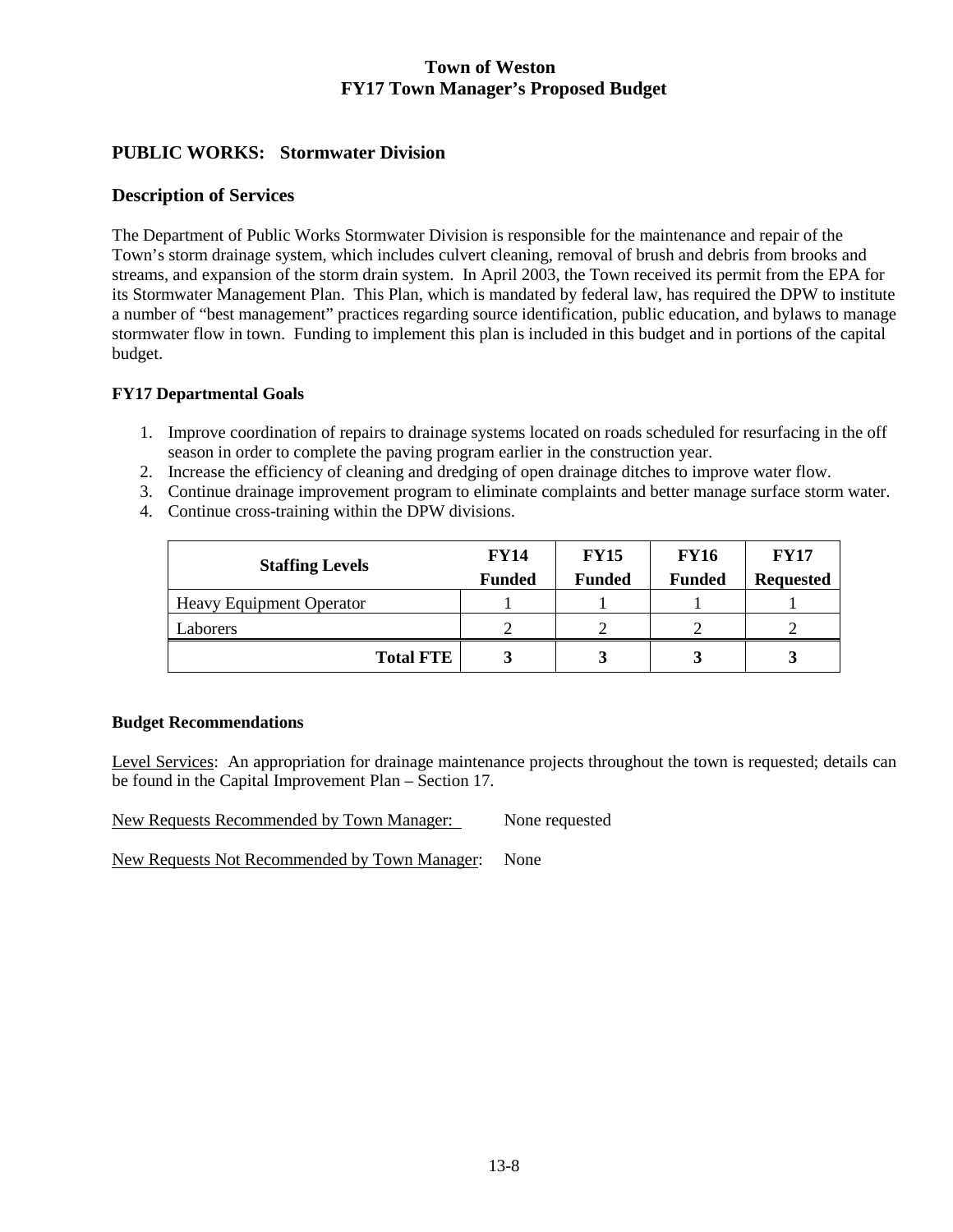|                                               |                          |               |               |               |                | <b>TOWN MANAGER'S</b><br><b>RECOMMENDATION</b> |                          |              |                          |        |
|-----------------------------------------------|--------------------------|---------------|---------------|---------------|----------------|------------------------------------------------|--------------------------|--------------|--------------------------|--------|
|                                               | <b>ACTUAL</b>            | <b>BUDGET</b> | <b>ACTUAL</b> | <b>BUDGET</b> | <b>DEP REQ</b> | <b>LEVEL</b>                                   | <b>NEW</b>               |              |                          | %      |
| <b>PUBLIC WORKS</b>                           | <b>FY14</b>              | <b>FY15</b>   | <b>FY15</b>   | <b>FY16</b>   | FY7            | <b>SERVICE</b>                                 | <b>REQ</b>               | <b>TOTAL</b> | Change                   | Change |
|                                               |                          |               |               |               |                |                                                |                          |              |                          |        |
| <b>Stormwater Division Salaries</b>           |                          |               |               |               |                |                                                |                          |              |                          |        |
| <b>Salaries</b>                               | 149,087                  | 154,201       | 147,714       | 158,373       | 159,586        | 159,586                                        | ۰                        | 159,586      | 1,213                    | 0.8%   |
| Overtime                                      | 2,098                    | 5,570         | 4,172         | 5,570         | 5,570          | 5,570                                          | $\overline{\phantom{0}}$ | 5,570        | $\overline{\phantom{0}}$ | 0.0%   |
| Out-of-Dept Pay                               | 458                      | 2,000         | 571           | 2,000         | 2,000          | 2,000                                          | ٠                        | 2,000        | ۰                        | 0.0%   |
| <b>Police Details</b>                         | 7,069                    | 4,000         | 1,424         | 4,000         | 4,000          | 4,000                                          |                          | 4,000        | ٠                        | 0.0%   |
| <b>Sub-total Personal Services</b>            | 158,711                  | 165,771       | 153,881       | 169,943       | 171,156        | 171,156                                        | ۰.                       | 171,156      | 1,213                    | 0.7%   |
|                                               |                          |               |               |               |                |                                                |                          |              |                          |        |
| <b>Stormwater Management</b>                  |                          |               |               |               |                |                                                |                          |              |                          |        |
| <b>Consulting &amp; Professional Services</b> | 10,610                   | 8,350         | 960           | 8,350         | 8,350          | 8,350                                          |                          | 8,350        | ٠                        | 0.0%   |
| <b>Tools</b>                                  | 4,351                    | 2,500         | 4,712         | 2,500         | 2,500          | 2,500                                          |                          | 2,500        | ۰                        | 0.0%   |
| Road Repairs                                  |                          | 2,500         |               | 2,500         | 2,500          | 2,500                                          | ۰                        | 2,500        | $\overline{\phantom{a}}$ | 0.0%   |
| Protective/Work Clothing                      | $\overline{\phantom{a}}$ | 1,700         | 273           | 1,700         | 1,700          | 1.700                                          | ٠                        | 1.700        | $\overline{\phantom{0}}$ | 0.0%   |
| <b>Other Traffic Control</b>                  |                          | 1,000         |               | 1,000         | 1,000          | 1,000                                          | ۰                        | 1,000        | ۰                        | 0.0%   |
| Drainage Maintenance                          | 57,110                   | 66,700        | 40,683        | 66,700        | 66,700         | 66,700                                         | ۰.                       | 66,700       | $\overline{\phantom{a}}$ | 0.0%   |
| sub-total Stormwater Management               | 72,071                   | 82,750        | 46,628        | 82,750        | 82,750         | 82,750                                         | ۰.                       | 82,750       | ۰                        | 0.0%   |
|                                               |                          |               |               |               |                |                                                |                          |              |                          |        |
| <b>Total Stormwater Management</b>            | 230,782                  | 248,521       | 200,509       | 252,693       | 253,906        | 253,906                                        |                          | 253,906      | 1,213                    | 0.5%   |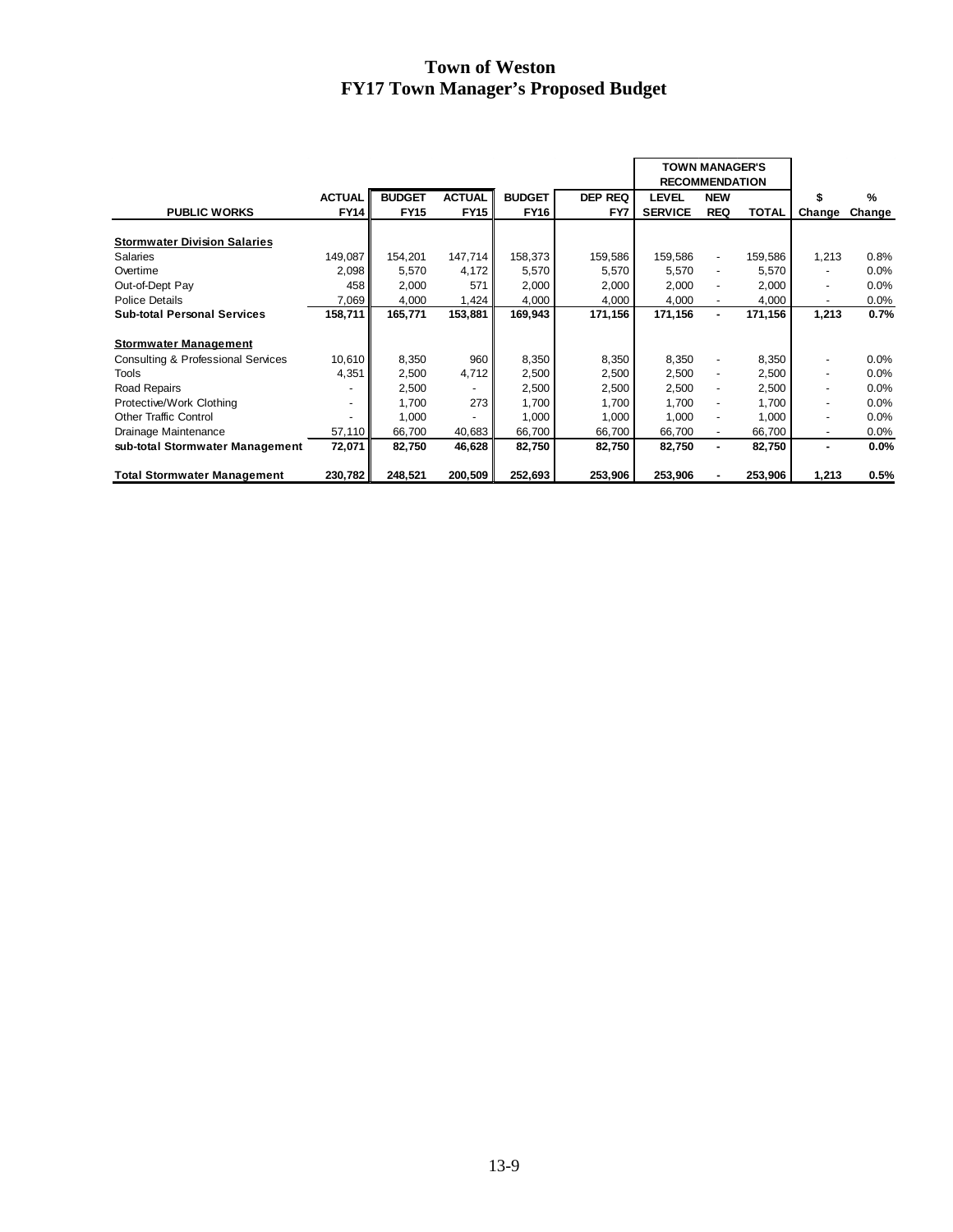# **PUBLIC WORKS: Solid Waste and Recycling Division**

### **Description of Services**

The Department of Public Works Solid Waste and Recycling Division is responsible for the operation of the Transfer Station, yard waste and brush dump areas and conducting the annual household hazardous waste collection day. In FY 2015, approximately 76% of the cost of the Transfer Station operation was paid through user fees (i.e. Transfer Station stickers, commercial tipping fees etc.). The goal of the Board of Selectmen is to recapture 70-75% of this cost through transfer station revenue. Included in this budget is the cost for groundwater monitoring at the closed Weston landfill and required third party Transfer Station inspections and DEP reporting.

#### **FY17 Departmental Goals**

- 1. Improve customer service at the Transfer Station.
- 2. Maintain the cleanliness of the Transfer Station facility and grounds.
- 3. Improve recycling program and seek increased revenue for recyclables. Implement whatever the Board of Selectmen decide as a follow-up to the current, voluntary Pay As You Throw program.
- 4. Continue aggressive permit/sticker checking at access to transfer station.

| <b>Staffing Levels</b> | <b>FY14</b><br><b>Funded</b> | <b>FY15</b><br><b>Funded</b> | <b>FY16</b><br><b>Funded</b> | <b>FY17</b><br><b>Requested</b> |  |
|------------------------|------------------------------|------------------------------|------------------------------|---------------------------------|--|
| Disposal Area Operator |                              |                              |                              |                                 |  |
| <b>Total FTE</b>       |                              | Ĵ                            |                              |                                 |  |

#### **Budget Recommendations**

Level Services: This budget is essentially level funded. Increases to tipping fees and transportation for solid waste disposal can be accommodated within the current funding level. The current, voluntary Pay As You Throw program that encourages recycling and minimization of solid waste disposal will be evaluated at the end of FY16 to determine next steps. It is unclear at this time what impact that program is having on revenues and expenditures.

| New Requests Recommended by Town Manager: | None requested |
|-------------------------------------------|----------------|
|                                           |                |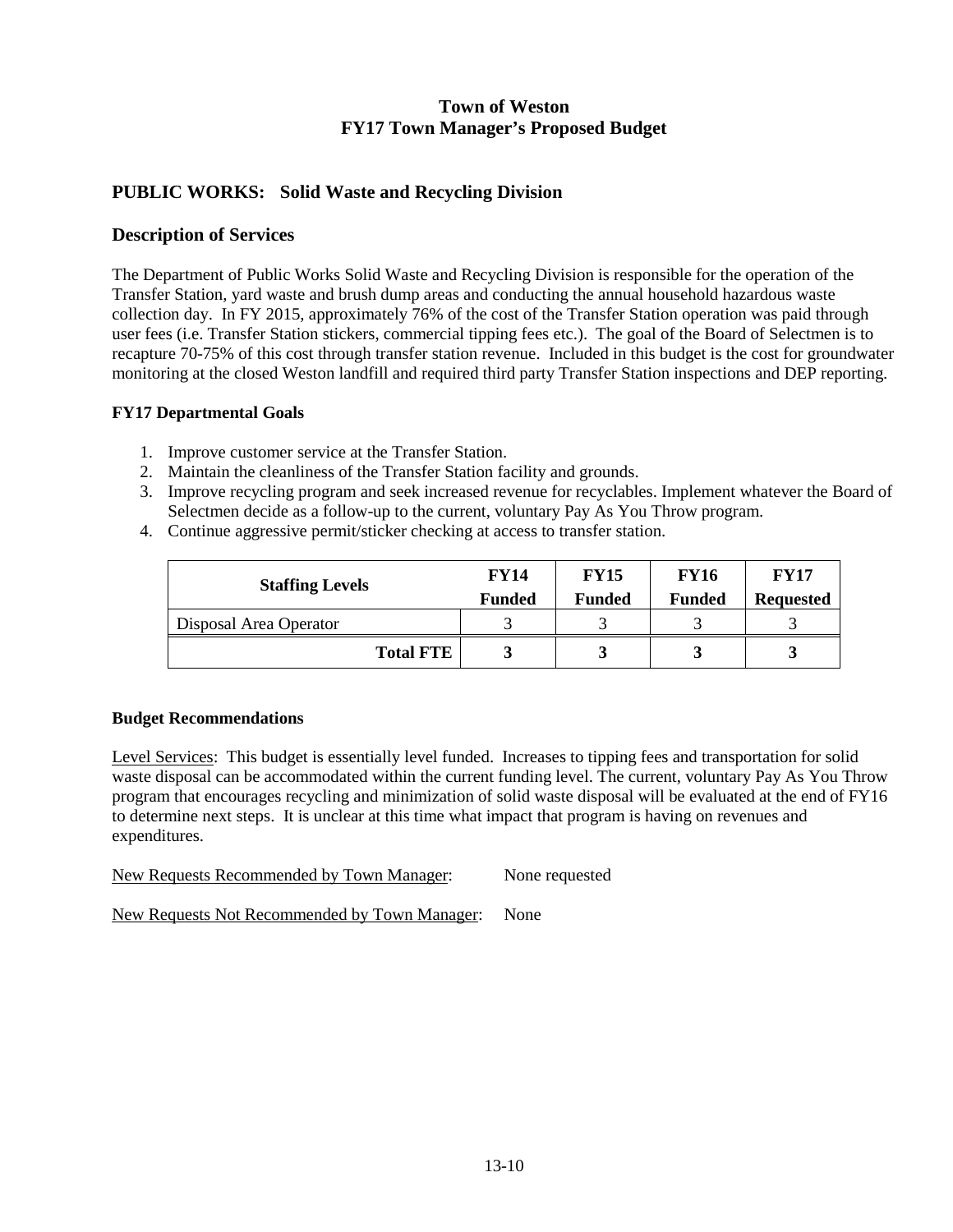|                                                       |               |               |               |               |             | <b>TOWN MANAGER'S</b><br><b>RECOMMENDATION</b> |                          |              |                              |         |
|-------------------------------------------------------|---------------|---------------|---------------|---------------|-------------|------------------------------------------------|--------------------------|--------------|------------------------------|---------|
|                                                       | <b>ACTUAL</b> | <b>BUDGET</b> | <b>ACTUAL</b> | <b>BUDGET</b> | DEP REQ     | <b>LEVEL</b>                                   | <b>NEW</b>               |              |                              | %       |
| <b>PUBLIC WORKS</b>                                   | <b>FY14</b>   | <b>FY15</b>   | <b>FY15</b>   | <b>FY16</b>   | <b>FY17</b> | <b>SERVICE</b>                                 | <b>REQ</b>               | <b>TOTAL</b> | Change                       | Change  |
| <b>Solid Waste &amp; Recycling Division Salaries</b>  |               |               |               |               |             |                                                |                          |              |                              |         |
| Salaries                                              | 161.596       | 166,199       | 155,751       | 169.716       | 169,524     | 169.524                                        |                          | 169.524      | (192)                        | $-0.1%$ |
| Overtime                                              | 17,637        | 20,000        | 24,875        | 20,000        | 20,000      | 20,000                                         | $\overline{\phantom{a}}$ | 20,000       |                              | 0.0%    |
|                                                       |               |               |               |               |             |                                                | $\overline{\phantom{a}}$ |              |                              |         |
| <b>Sub-total Personal Services</b>                    | 179,233       | 186,199       | 180,626       | 189,716       | 189,524     | 189,524                                        | $\blacksquare$           | 189,524      | (192)                        | $-0.1%$ |
| Solid Waste Disposal                                  |               |               |               |               |             |                                                |                          |              |                              |         |
| Electricity                                           | 7.921         | 8.750         | 9,066         | 8.750         | 8,750       | 8.750                                          | $\overline{a}$           | 8,750        |                              | 0.0%    |
| Water                                                 | 1,016         | 1,200         | 1.075         | 1,200         | 1,200       | 1.200                                          | $\overline{\phantom{m}}$ | 1,200        |                              | 0.0%    |
| Repair-Buildings & Grounds                            | 15,646        | 10,000        | 11,566        | 10,000        | 10,000      | 10,000                                         | $\overline{a}$           | 10,000       | -                            | 0.0%    |
| Rent-Equipment                                        | 24,000        | 26,000        | 24,000        | 26,000        | 26,000      | 26,000                                         | $\overline{\phantom{m}}$ | 26,000       |                              | 0.0%    |
| <b>Tipping Charges</b>                                | 136,888       | 172,500       | 126,556       | 142,500       | 142,500     | 142,500                                        | $\overline{\phantom{a}}$ | 142,500      | -                            | 0.0%    |
| <b>Waste Transportation</b>                           | 35,294        | 45,000        | 36,130        | 45,000        | 45,000      | 45,000                                         | $\overline{a}$           | 45.000       | $\qquad \qquad \blacksquare$ | 0.0%    |
| <b>Recycling Charges</b>                              | 16,741        | 20,000        | 19,730        | 20,000        | 20,000      | 20,000                                         | $\overline{a}$           | 20,000       | $\overline{\phantom{0}}$     | 0.0%    |
| Recycling Transportation                              | 21,410        | 17,500        | 27,363        | 17,500        | 17.500      | 17.500                                         | $\overline{a}$           | 17.500       | $\qquad \qquad \blacksquare$ | 0.0%    |
| Composting                                            | 21,582        | 29,545        | 24,933        | 29,545        | 29,545      | 29,545                                         | $\overline{\phantom{a}}$ | 29,545       | $\qquad \qquad \blacksquare$ | 0.0%    |
| Hazardous Waste Disposal                              | 9,386         | 13,000        | 9,952         | 13,000        | 13,000      | 13,000                                         | $\overline{a}$           | 13,000       | $\overline{\phantom{0}}$     | 0.0%    |
| All Other Expense                                     | 21,987        | 2,000         | 12,411        | 2,000         | 2,000       | 2,000                                          |                          | 2,000        | $\overline{\phantom{a}}$     | 0.0%    |
| sub-total Solid Waste Disposal                        | 311,872       | 345,495       | 302,783       | 315,495       | 315,495     | 315,495                                        | $\blacksquare$           | 315,495      | ٠                            | 0.0%    |
|                                                       |               |               |               |               |             |                                                |                          |              |                              |         |
| Solid Waste & Recycling - Continuing Balance Accounts |               |               |               |               |             |                                                |                          |              |                              |         |
| Monitoring Groundwater-Landfill+                      | 21,825        | 21,675        | 14,570        | 25,500        | 25,500      | 25,500                                         |                          | 25,500       | $\overline{\phantom{a}}$     | 0.0%    |
| sub-total Cont Bal Accts                              | 131,825       | 21,675        | 14,570        | 25,500        | 25,500      | 25,500                                         | ٠                        | 25,500       | ٠                            | 0.0%    |
| <b>Total Recycling &amp; Solid Waste</b>              | 622,930       | 553,369       | 497,980       | 530,711       | 530,519     | 530,519                                        |                          | 530,519      | (192)                        | 0.0%    |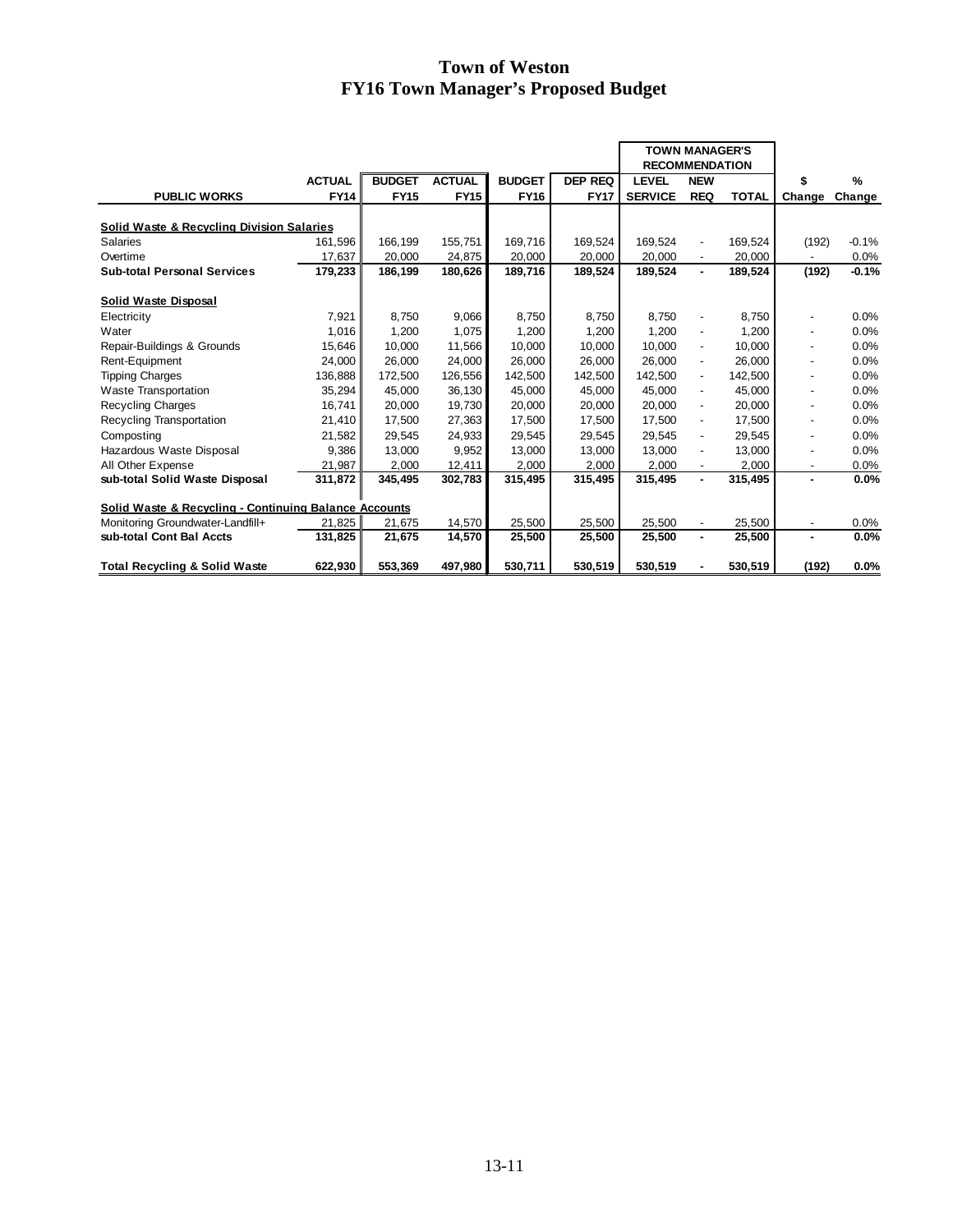# **PUBLIC WORKS: Parks and Cemeteries Division**

### **Description of Services**

The Department of Public Works Parks and Cemeteries Division is responsible for: 1) the maintenance of the Linwood, Central, Farmers, and South Burying Ground cemeteries; 2) the care and maintenance of Soldiers Field, Lamson Park, Case Park, Children's Park, Anniversary Park East and West, South Park; and 3) the grounds of the Town Library, Josiah Smith Tavern and old Library, Fiske Law Office, Police Station, Transfer Station, Town Hall, and a variety of traffic islands. This Division also undertakes tree plantings and pruning in the parks.

### **FY17 Departmental Goals**

1. Complete the restoration of the Linwood Cemetery that occurred as a result of the temporary DPW operations being located there.

|                          | <b>FY14</b>   | <b>FY15</b>   | <b>FY16</b>   | <b>FY17</b>      |  |
|--------------------------|---------------|---------------|---------------|------------------|--|
| <b>Staffing Levels</b>   | <b>Funded</b> | <b>Funded</b> | <b>Funded</b> | <b>Requested</b> |  |
| Foreman                  |               |               |               |                  |  |
| Heavy Equipment Operator |               |               |               |                  |  |
| Laborer                  |               |               |               |                  |  |
| <b>Total FTE</b>         |               |               |               |                  |  |

2. Continue island planting program and beautification of Town green spaces.

#### **Budget Recommendations**

Level Services: A request for \$11,500 to purchase a second leaf blower is included to increase the staff's ability to efficiently maintain parks and cemeteries in three seasons.

New Requests Recommended by Town Manager: None requested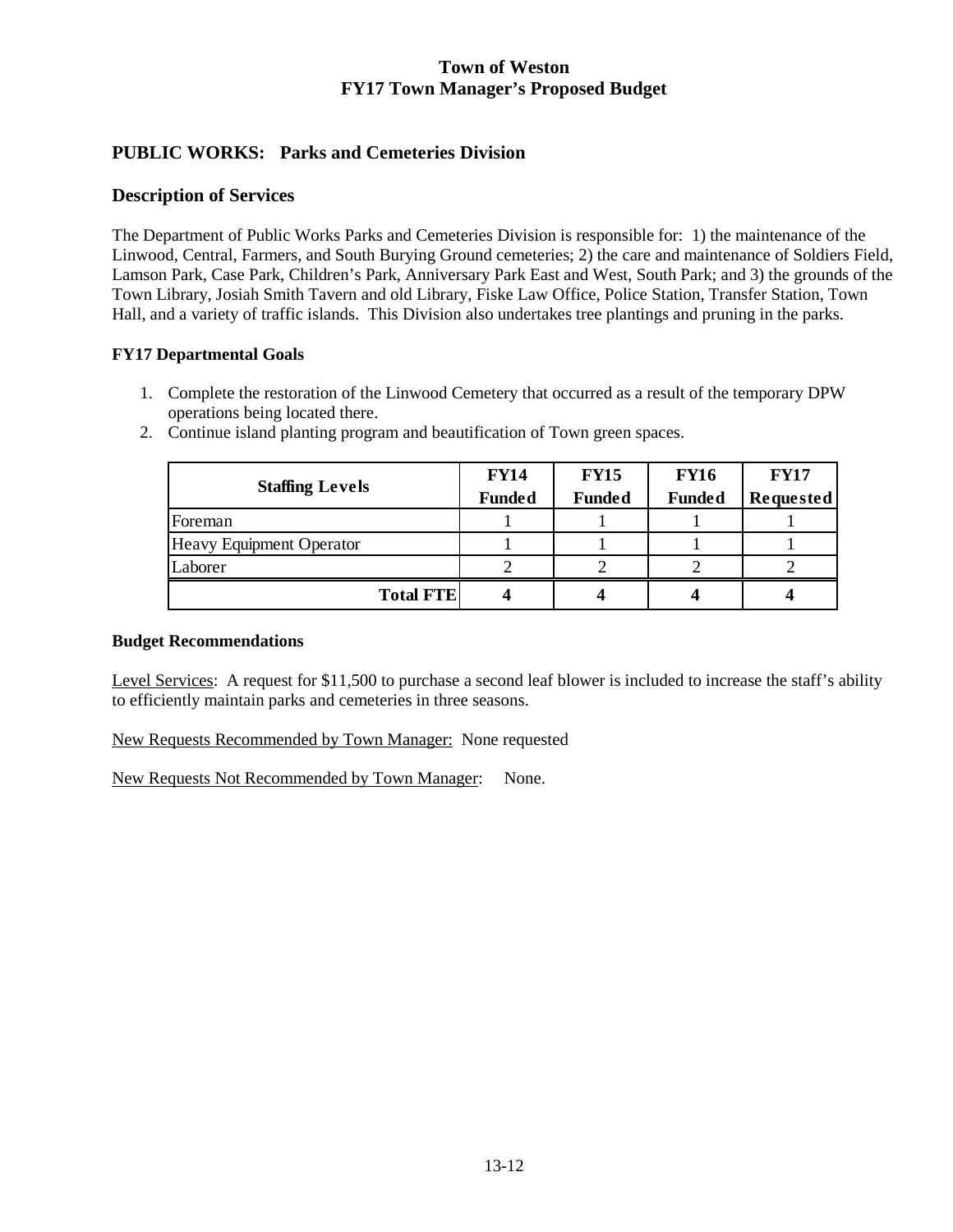|                                                 |               |               |               |               |                |                       | <b>TOWN MANAGER'S</b> |              |                |               |
|-------------------------------------------------|---------------|---------------|---------------|---------------|----------------|-----------------------|-----------------------|--------------|----------------|---------------|
|                                                 |               |               |               |               |                | <b>RECOMMENDATION</b> |                       |              |                |               |
|                                                 | <b>ACTUAL</b> | <b>BUDGET</b> | <b>ACTUAL</b> | <b>BUDGET</b> | <b>DEP REQ</b> | <b>LEVEL</b>          | <b>NEW</b>            |              | \$             | $\frac{9}{6}$ |
| <b>PUBLIC WORKS</b>                             | <b>FY14</b>   | <b>FY15</b>   | <b>FY15</b>   | <b>FY16</b>   | <b>FY17</b>    | <b>SERVICE</b>        | <b>REQ</b>            | <b>TOTAL</b> | Change         | Change        |
|                                                 |               |               |               |               |                |                       |                       |              |                |               |
| <b>Parks &amp; Cemeteries Division Salaries</b> |               |               |               |               |                |                       |                       |              |                |               |
| <b>Salaries</b>                                 | 229,581       | 233,197       | 233,973       | 239,436       | 240,526        | 240,526               | ٠                     | 240,526      | 1,090          | 0.5%          |
| Overtime                                        | 10,084        | 15,000        | 17,238        | 15,000        | 15.000         | 15.000                | ٠                     | 15,000       |                | 0.0%          |
| Out of Dept Salaries                            |               | 2.032         |               | 2,032         | 2.032          | 2.032                 |                       | 2.032        |                | 0.0%          |
| <b>Sub-total Personal Services</b>              | 239,666       | 250,229       | 251,210       | 256,468       | 257,558        | 257,558               | $\blacksquare$        | 257,558      | 1,090          | 0.4%          |
|                                                 |               |               |               |               |                |                       |                       |              |                |               |
| <b>Parks &amp; Cemeteries Division</b>          |               |               |               |               |                |                       |                       |              |                |               |
| Water                                           | 735           | 1,000         | 731           | 1,000         | 1,000          | 1,000                 |                       | 1,000        | ٠              | 0.0%          |
| Landscape Design                                | 1,595         | 500           |               | 500           | 500            | 500                   |                       | 500          | ٠              | 0.0%          |
| Tree Care & Pest Control                        | 7,010         | 6,300         | 7,021         | 6,300         | 6,300          | 6,300                 | ٠                     | 6,300        | ٠              | 0.0%          |
| Power Tools                                     | 491           | 600           | 688           | 600           | 600            | 600                   |                       | 600          | ٠              | 0.0%          |
| <b>Hand Tools</b>                               | 937           | 800           | 884           | 800           | 800            | 800                   |                       | 800          | ٠              | 0.0%          |
| Loam                                            |               | 250           | 435           | 250           | 250            | 250                   | ÷.                    | 250          | $\blacksquare$ | 0.0%          |
| Fertilizer & Seeds                              | 3.748         | 4,000         | 3,390         | 4,000         | 4,000          | 4.000                 | ÷                     | 4,000        | ٠              | 0.0%          |
| Trees & Shrubs                                  | 3,055         | 2,000         | 3,245         | 2,000         | 2,000          | 2.000                 | ÷                     | 2,000        | ٠              | 0.0%          |
| Grass, Seeds & Plantings                        | 383           | 500           | 600           | 500           | 500            | 500                   |                       | 500          | ٠              | 0.0%          |
| <b>Cemetery Supplies</b>                        | 3,116         | 3,500         | 3,443         | 3,500         | 3,500          | 3,500                 | ٠                     | 3,500        | ٠              | 0.0%          |
| Markers                                         |               | 1,000         | 1,011         | 1,000         | 1,000          | 1,000                 | ä,                    | 1,000        | ٠              | 0.0%          |
| Protective/Work Clothing                        | 337           | 900           | 335           | 900           | 900            | 900                   |                       | 900          | ٠              | 0.0%          |
| Equipment                                       | 3.675         | 5.500         | 4.906         | 5,500         | 5,500          | 5,500                 | $\blacksquare$        | 5.500        | ٠              | 0.0%          |
| sub-total Parks & Cemeteries                    | 25.082        | 26,850        | 26.689        | 26,850        | 26.850         | 26.850                | $\blacksquare$        | 26,850       | $\blacksquare$ | 0.0%          |
| Parks & Cemeteries-Cont Bal Accts               |               |               |               |               |                |                       |                       |              |                |               |
|                                                 | 45,000        |               |               |               |                |                       |                       |              |                |               |
| Reconstruct Roadway/Linwood+<br>Equipment+      |               | 8,700         | 8,633         | 10,140        | 11,500         | 11,500                | $\blacksquare$        | 11,500       | 1,360          | 13.4%         |
| sub-total Cont Bal Accts                        | 45,000        | 8,700         | 8,633         | 10,140        | 11,500         | 11,500                | $\blacksquare$        | 11,500       | 1,360          | 13.4%         |
|                                                 |               |               |               |               |                |                       |                       |              |                |               |
| <b>Total Parks &amp; Cemeteries Division</b>    | 309,747       | 285,779       | 286,532       | 293,458       | 295,908        | 295,908               | $\blacksquare$        | 295,908      | 2,450          | 0.8%          |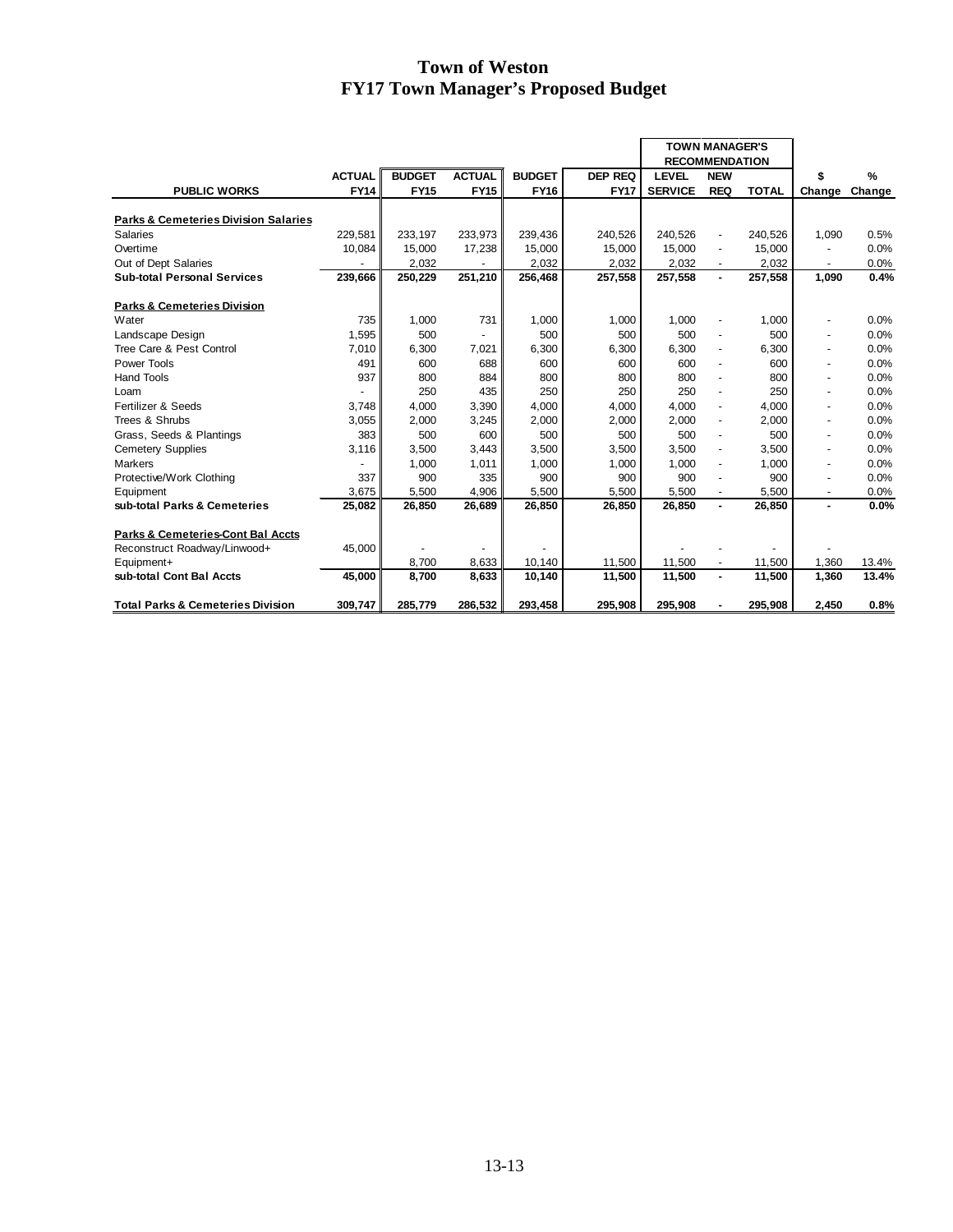## **PUBLIC WORKS: Tree Warden/Moth Superintendent**

### **Description of Services**

The Tree Warden is responsible for the health and preservation of trees along Weston's public ways. A public hearing before the Board of Selectmen is required before a shade tree on public land is removed. If a shade tree is on a scenic road listed in the Town's bylaws, a public hearing before the Planning Board is also required before removal. The Director of Operations, Department of Public Works serves as the Tree Warden.

### **FY17 Departmental Goals**

- 1. Improve the process of removing dead and diseased trees within the Town's rights-of-way.
- 2. Improve communication between the office staff, residents, and the Tree Warden.
- 3. Improve communications with NSTAR regarding tree trimming activities.
- 4. Implement a multi-year program to inventory and assess public shade trees using a certified arborist.

| <b>Staffing Levels</b> | <b>FY14</b> | <b>FY15</b> | <b>FY16</b> | FY17             |  |
|------------------------|-------------|-------------|-------------|------------------|--|
|                        | Funded      | Funded      | Funded      | <b>Requested</b> |  |
| Tree Warden            | Stipend     | Stipend     | Stipend     | Stipend          |  |

#### **Budget Recommendations**

Level Services: This budget is essentially level funded.

New Requests Recommended by Town Manager: A four year program to use a certified arborist to inventory and assess the Town's pubic shade trees is proposed, at a cost of \$25,000 per year.